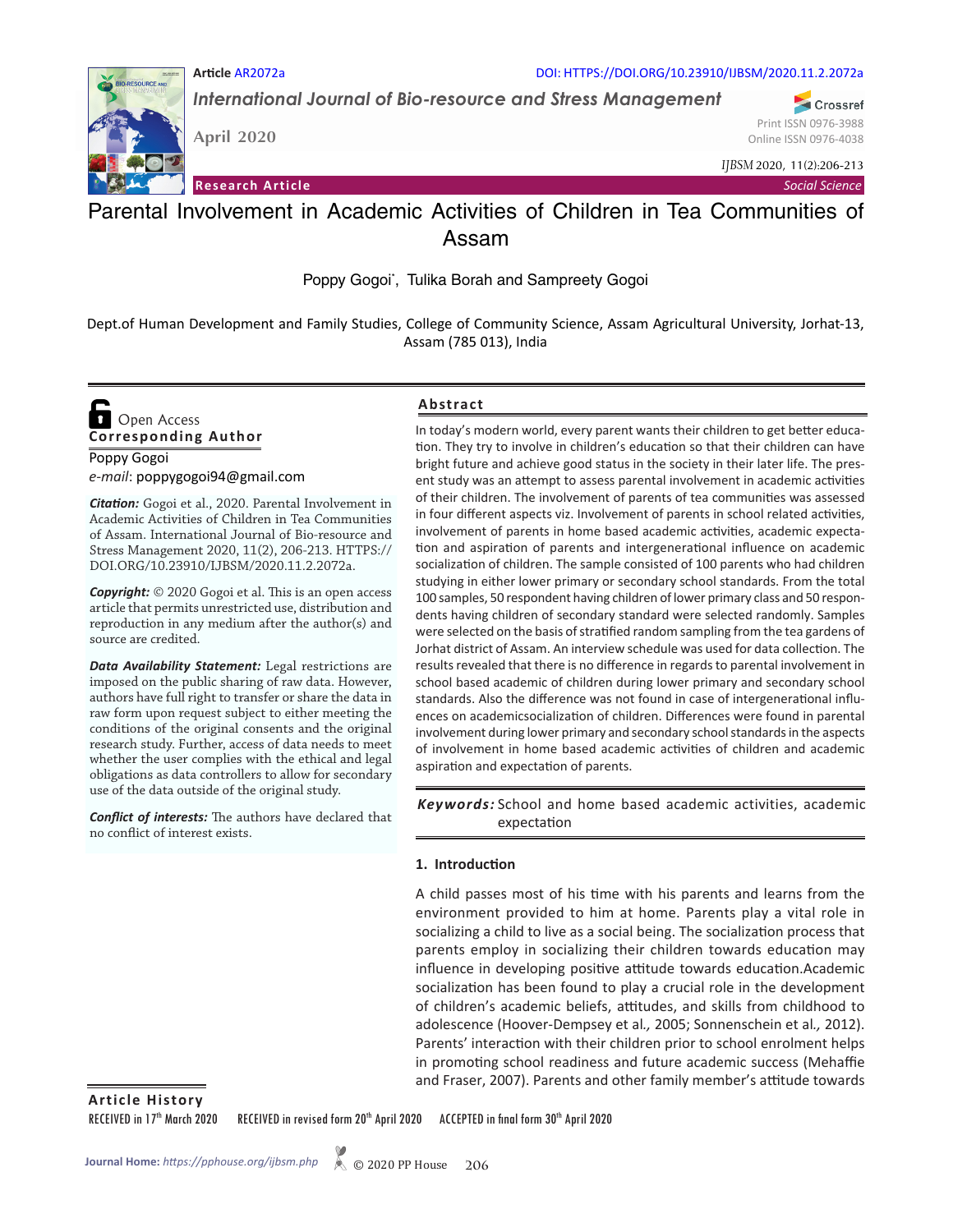education and involvement in children's education affect their educational progress and achievement. Involvement of parents has a big influence on early childhood education and also helps to broaden the child's horizon, enhance social relationships and promote a sense of self-esteem and selfefficacy (Fasina and Fagbeminiyi, 2011).

Parents act as a role model for their children. If they hold positive attitude towards education, provide learning environment and involves in their academic activities, children will get motivation and encouragement from their parents. Parent's involvement in children's education is important irrespective of the gender, race, caste, creed and ethnicity because every parent want their children to perform well in academics. Parental involvement includes parental attitudes, behaviours, parenting style and activities that occur inside or outside the school setting that support children's academic or behavioural success in school (Abdul-Adil and Farmer, 2006). Parental involvement in a child's education along with environmental and economic factors may affect child development in areas such as cognition, language, and social skills. Research studies shows that parents play an important role in educating their children and in shaping their educational and occupational aspirations (Croll, 2008).Parent's expectation can affect children's academic outcomes in many ways. It affects more if the parent child relationship is indicated by closeness and warmth (Moore et al., 2009; Fan and Williams, 2010).Most educators believe that peer pressure has an influence on children's academic performance. According to Jonsson and Mood (2008) children with high academic expectations and achievements are likely to connect with those sharing the same interests and expectations. Oppositely, adolescents, who have worse attitude to school and lower expectations, will most probable be attracted to peers with similar views (Ryan, 2000).Family SES has been regarded as one of the most powerful elements determining parenting styles and academic socialization (Bornstein and Bradley, 2012).

Education is a process of obtaining knowledge and learning new things which may be through formal education and non-formal education. One can acquire knowledge not only from teacher but also from parents, family members, relatives, neighbors, friends and many others. Education is regarded mostly as an important means to achieve success for later life. The people from tea gardens of Assam does not that value to education as for them tea working in tea garden as wage earner is the ultimate goal which does not need higher education. The literacy rate of the community is lowest in Assam particularly among girls and women. The family members of a tea community do not give much interest in their children's education and are uninvolved. However, numerous studies indicated that the effects of academic socialization and the way it is carried out may differ depending upon the families' ethnic and cultural backgrounds (Coll and Marks, 2009; Hill and Taylor,2004; Pomerantz et al., 2014;

Yamamoto and Holloway, 2010).

Considering the above scenario of parent's involvement in academic activities of children, the present study was undertaken. The involvement of parents of tea communities was assessed in four different aspects viz. involvement of parents in school related academic activities, involvement of parents in home based academic activities, academic expectation and aspiration of parents and intergenerational influence on academic socialization of children. Involvement of parents in their children's school related academic activities included contact with teachers, monitoring the attendance of children in school, monitoring their activities in school, checking their academic progress etc. Parental involvement in home based academic activities included verbal encouragement and interaction of parents for academic activities of children, monitoring home works and school works, providing academic guidance, arranging tuitions and providing financial support for academic purpose etc. Academic aspiration and expectation of parents included conversation on importance of education, future academic plans, decision making and positive feelings towards education of parents. It means influence of parents, grandparents, siblings, peers and community in shaping behaviour and attitude of children regarding education. The present study was carried out with the following objectives i.e, to find out parental involvement in academic activities of children in tea communities of Assam and to find out the parental involvement in academic activities of children during primary and secondary school periods. The null hypothesis of the study was that there is no difference in the parental involvement in academic activities of children during primary and secondary school periods of children.

#### **2. Materials and Methods**

The present study is quantitative in nature and descriptive survey method was applied to accomplish the objective of the study. For conducting the study multi-stage clustered sampling design was adopted. This design was adopted since the population under study naturally exist in groups or clusters (tea gardens). It was conducted in Jorhat district of Assam during the calendar year 2018. For the study total four tea gardens were selected through simple random sampling method from a total of 88 tea gardens in Jorhat district. Samples were selected from the tea gardens on the basis of stratified random sampling. The sample consisted of 100 parents who had children of either lower primary or secondary school standards. From the total 100 samples, 50 respondent having children of lower primary class and 50 respondents having children of secondary standard were selected randomly. Out of 50 respondents, 25 parents having girl child and 25 parents having boy child studying in lower primary class were selected randomly and also out of the other 50 respondents, 25 parents having girl child and 25 parents having boy child studying in secondary standard were selected randomly. An interview schedule was used in the study to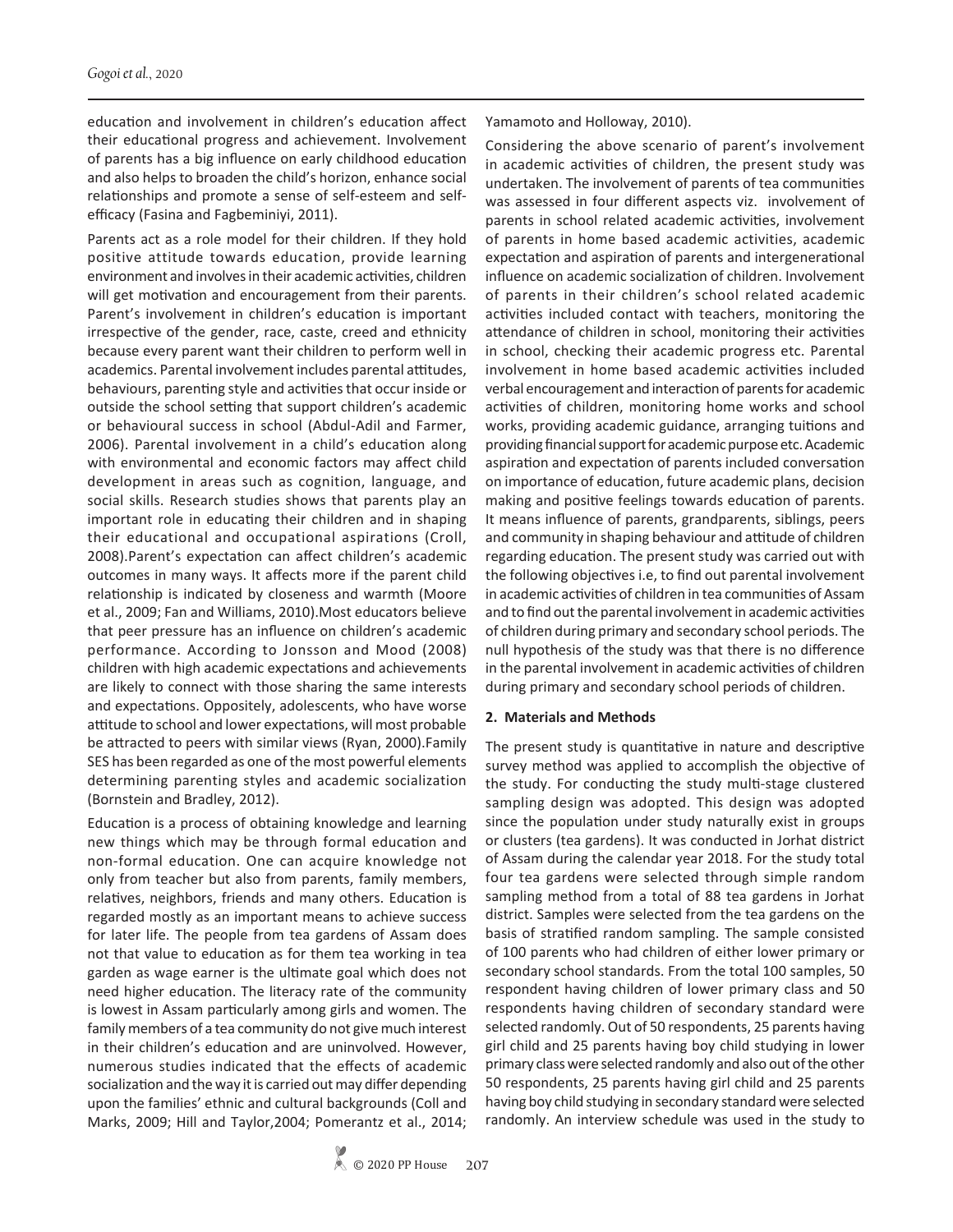collect information. The interview schedule consisted of two parts – first part consisted of background information of the respondents and second part consisted of items constructed to assess parent's involvement in academic activities of children and scores were given against the responses. The second part of the schedule consisted of total 28 statements on four areas of parent's involvement namely- school based activities, home based activities, expectation and aspiration and intergenerational influence. The statements were rated on 4 point Likert scale of "Always", "Sometimes", "Occasional" and "Never" and the scores were given against the responses in the pattern 3, 2, 1 and 0 for "Always", "sometimes", "Occasional" and "Never" respectively. Prior to the research study on the final sample, a pilot study was conducted to pretest the administering tool. Pretesting was done on 30 non samples. The Cronbach's Alpha reliability test was done on 30 non sample respondents. The value of the result was 0.711, which indicates that the schedule was acceptable.

Prior to selection of the tea garden, the researcher approached the Assistant manager of Tea Board of Jorhat district to collect necessary information of tea garden. After receiving permission from the authorities of the tea gardens to conduct research study, researcher approached the welfare officer to collect the list of parents who had children either of lower primary class or secondary class. From the list required numbers of samples were selected. The researcher established rapport and told them the purpose of visiting them and requested them for cooperation. While collecting information from the respondents informal talks were also done whenever possible to get additional information. The researcher interviewed the selected respondents and maximum care was taken so that no statement was left unanswered. After collection of data, raw data was categorized, coded, tabulated for statistical computation. The collected data were analysed with the help of percentage and frequency, "t" test, mean and standard deviation using SPSS 20.0 version and the results were interpreted accordingly.

#### **3. Results and Discussion**

Data were examined to assess demographic characteristics of the respondents and parental involvement in academic activities of children and the response received has been presented in the form of table

Background information of the respondents (Table 1) revealed that majority of the respondents (43%) were in the age group of 35-45 years. It may be due to the reason that in tea community, since people get married early so most of them have children by this period. Majority of respondents in this age group have children studying in both lower primary and secondary class level. The table1 showed that majority of the respondents (52%) were female. It may be because of the age differences in marriage, usually age of husband is more than wife. Marriage of girls at an early age occurs mostly to those who are poor, have low education level, and live in rural areas

| rable 1. Demographic imorniation or the respondents |                                                               |                                     |  |  |  |  |
|-----------------------------------------------------|---------------------------------------------------------------|-------------------------------------|--|--|--|--|
| Characteristics                                     | Categories                                                    | Frequency<br>$(\%)$                 |  |  |  |  |
| Age                                                 | $25-35$ years<br>35-45 years<br>45 years and above            | 21 (21)<br>43 (43)<br>36 (36)       |  |  |  |  |
| Sex                                                 | Male<br>Female                                                | 48 (48)<br>52 (52)                  |  |  |  |  |
| Qualification                                       | <b>Illiterate</b><br>Primary school<br>H.S.L.C<br>H.S & above | 0(0)<br>32 (32)<br>60 (60)<br>8 (8) |  |  |  |  |
| Occupation                                          | Permanent worker<br>Temporary/ others                         | 64 (64)<br>36 (36)                  |  |  |  |  |
| Preference for giving<br>education to children      | Girls<br><b>Boys</b><br>Both                                  | 13 (13)<br>30 (30)<br>57 (57)       |  |  |  |  |
| Type of family                                      | Nuclear<br>Joint/ Extended                                    | 68 (68)<br>32 (32)                  |  |  |  |  |

## (Loaiza and Wong, 2012).

Regarding educational qualification of respondents, it was found that majority of respondents (60%) had attended H.S.L.C and none of them were illiterate. This may be because after the implementation of Right to Education Act free and compulsory education is provided to children between the ages of 6 to 14 years so none of them are illiterate, they go to schools and try to complete H.S.L.C. but do not pursue higher studies.

Majority of the respondents (64%) were permanent workers because working in tea garden is their main source of livelihood and moreover in tea gardens there is a tradition of handing over of job (permanent) by the parents after retirement to their children. Tea garden people finds limited opportunity to get a job outside the gardens as higher education status among them is very poor.

Regarding preference given to education of children, majority of the respondents (57%) prefer both girls and boys. It may be due to the reason that tea community people do not show any gender bias because for both boys and girls free and compulsory education is provided by the government. Further in rare cases only they go for higher studies, hence they don't give any kind of preference to boys or girls.

Majority of the respondents (68%) were found to have nuclear family. It may be because even though they had large family with many siblings but as they work in tea garden as permanent worker, each of them gets quarter of their own.

The results of (Table 2) in the dimension "Involvement in school based activities" shows that majority (45%) of the respondents had medium level of involvement which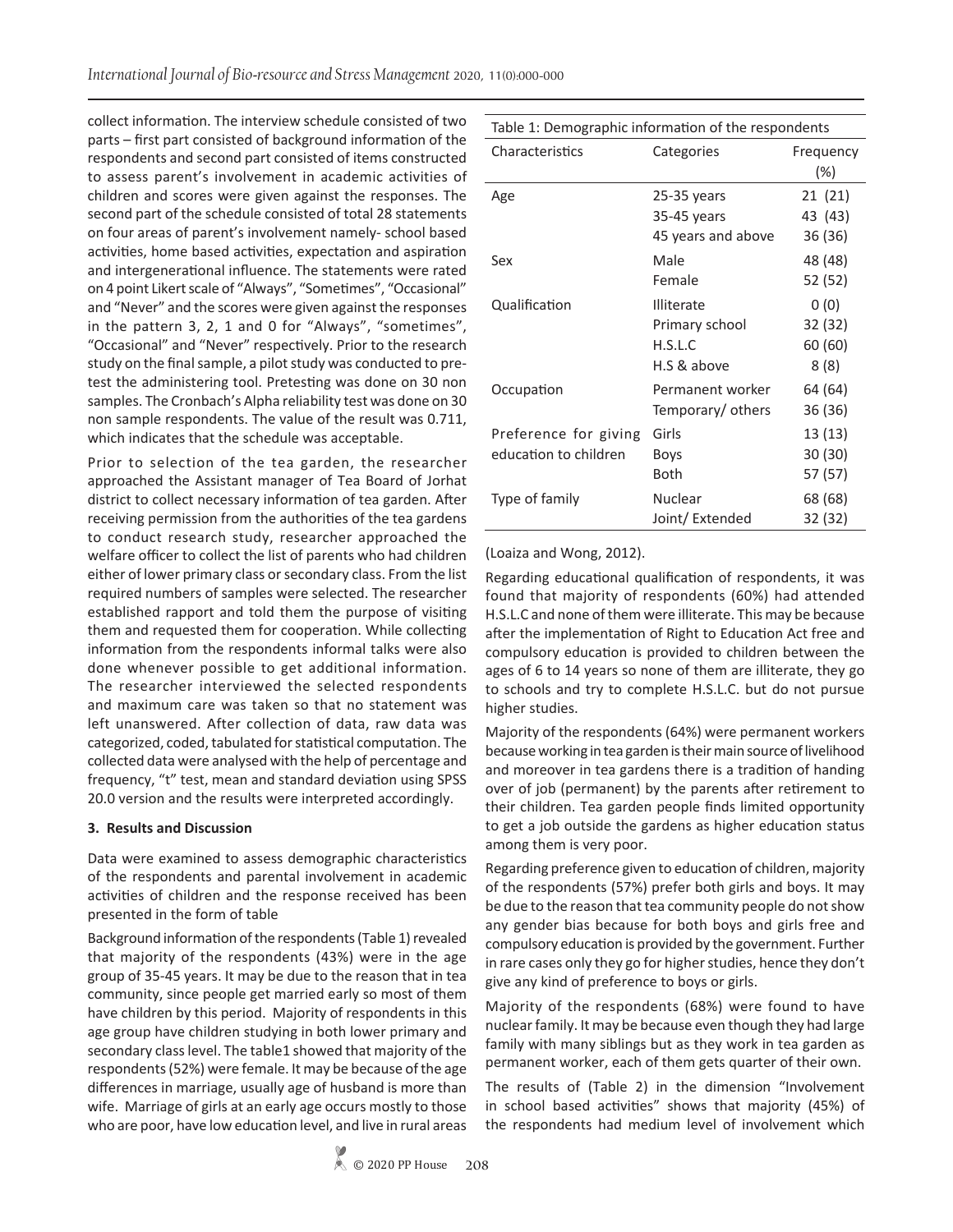## Table 2: Parental involvement in academic activities of children

| Dimensions of academic socialization                                    | $N = 100$ |    |        |    |     |    | Mean  | S.D   |
|-------------------------------------------------------------------------|-----------|----|--------|----|-----|----|-------|-------|
|                                                                         | High      |    | Medium |    | Low |    |       |       |
|                                                                         | F         | P  |        | P  |     | P  |       |       |
| Involvement in school based activities                                  | 39        | 39 | 45     | 45 | 16  | 16 | 12.66 | 1.960 |
| Involvement in home based academic activities                           | 19        | 19 | 73     | 73 | 8   | 8  | 10.14 | 3.414 |
| Academic expectation and aspiration of parents                          | 39        | 39 | 27     | 27 | 34  | 34 | 7.95  | 1.898 |
| Intergenerational influences on academic social-<br>ization of children | 31        | 31 | 54     | 54 | 23  | 23 | 16.66 | 1.505 |

f= frequency p= percentage

was followed by high level (39%) and low level (16%) respectively. Majority of the parents had medium and high involvement in school based activities it may be due to the reason that they had less time to participate in school based activities due to their work schedule but as they may know the importance of education and understands that their participation plays an important role in early years of child's schooling so they try to involve whenever it is possible for them. Parent's involvement in school-based activities is most likely to have a positive influence in the early years of schooling when children need additional support to adjust in a new learning environment and to develop a sense of belonging (Henderson and Mapp, 2002) and as children get older, parental involvement in school-based activities may affect children's outcomes indirectly through improved attendance and behaviour (Kendal et al., 2008). Parental school involvement activities such as communication with the school, help in class activities and participation in school activities were significantly associated with lower rates of high school dropout, greater likelihood of completing high school and achieving high grade and also involvement in elementary school provides long lasting benefits to children throughout high school (Barnard 2004). According to Deutcher and Ibe (2004) students whose parents regularly kept contact with teacher were more motivated to search extra information about a topic not only in school but also outside of the school.

It was found that majority of the respondents (73%) had medium level of involvement while (19%) involved highly and only (8%) rarely in their children's home based academic activities. It may be due to illiteracy that they may not be able to guide children in academics properly and due to poor socio economic condition they were unable all the required educational materials but try to provide the basic requirements. According to Jeynes (2002) there is a positive correlation between socio-economic status of a family and the academic achievements of a student. Chukwudi (2013) also observed that parents with high educational background tend to motivate their children to have interest in their academic work which enhances the performance of students in school. Parent's who provides their children adequate facilities at home perform better than those whose parents do not. The impact of assistance with school work by some parents and providing good quality of home environment as well as positive attitudes from the parents had significant correlation with high level of scholastic achievements (Aromolaran et al., 2015).

The findings revealed that majority of the respondents (39%) had high academic expectation and aspiration for their children while (34%) had low followed by (27%) who had medium level of academic expectation and aspiration. Majority of the respondents had high expectation and aspiration it may be because parents may think that their expectation and aspiration may influence children's academic progress, places value on learning, and models behaviours appropriate for achievement (Hoover-Dempsey et al., 2005). According to Halle et al. (1997) and Syb et al. (2005) those parents who show higher expectation and place a higher value on their child's educational attainment tend to be more engaged in achievement related activities such as help in reading, sending them to the extracurricular lesson and monitor their educational progress. Students, whose parents showed high educational expectation to their children, discussed with their children about school and future plans and monitored their homework, had a tendency to get a higher grade in English and reading achievement tests (Sanders and Sheldon, 2009). According to Raty et al. (2002) highly educated parents tended to form expectations for their 7-year olds based on the children's cognitive competence in literacy and other academic subjects as well as their analytic problem solving skills, whereas vocationally trained parents were more likely to form expectations based on their children's creativity and social skills.

The results in the aspect of "Intergenerational influences on academic socialization of children" depicted that majority of the respondents (54%) provides medium level followed by (31%) providing high level of intergenerational influence while (23%) provide low level of intergenerational influence. Majority of the respondent either provide high level or medium level of intergenerational influence it may be due to the reason that parent's do not want their children to remain confined within the tea garden and may want them to go for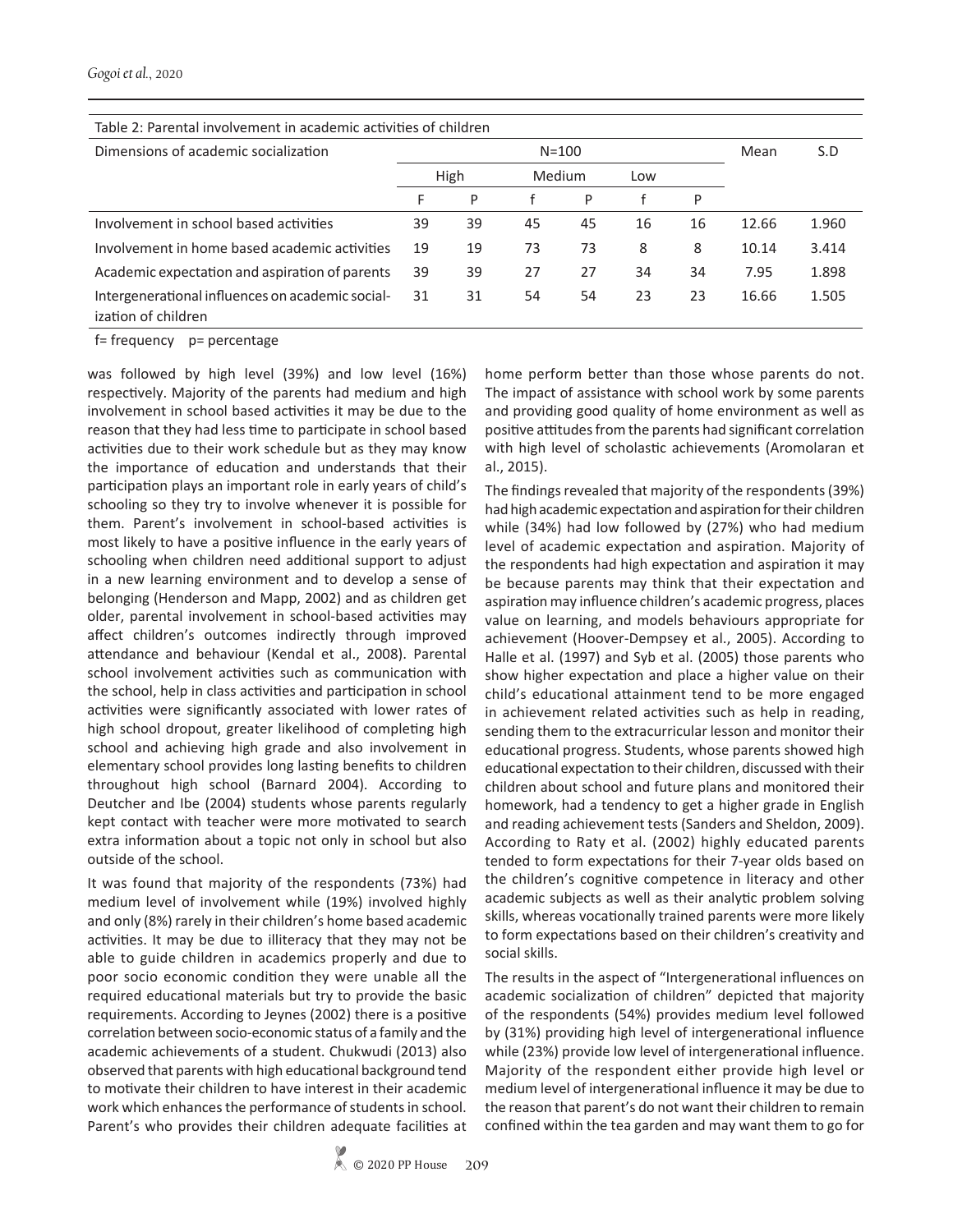higher studies and that is why they favours girls education to have better future. Now a day's the attitude of literate and illiterate parents is changing significantly and majority of them favoured female education (Khattak, et al., 2012).

Results of the (Table 3) in the aspect of 'involvement in school based academic activities' indicated that there is no significant difference in involvement of parents in school based academic activities during lower primary and secondary school standard of children. It may be because most of them are engaged in tea gardens work during the school hours of their children. Because of their work schedule they cannot involve in school

related activities such as attending PTA meetings, contact with teachers, discussing about their children's academic progress, volunteering at school etc, even though they know that participation in school activities will enhance their children's academic performance. This is same for the parents of both lower primary and secondary class children because their prime need is to earn livelihood for which both the parents have to go out for work and cannot spare time to involve in children's school related activities. Even families with above average income parents often lack the time and energy to invest fully in their children's preparation for school, and also

| Table 3: Comparison of parental involvement in academic activities of children during primary and secondary school periods |                          |       |                      |       |            |    |         |  |
|----------------------------------------------------------------------------------------------------------------------------|--------------------------|-------|----------------------|-------|------------|----|---------|--|
| Dimensions of academic socialization                                                                                       | Lower primary class n=50 |       | Secondary class n=50 |       | t value    | df | p Value |  |
|                                                                                                                            | Mean                     | SD    | Mean                 | SD    |            |    |         |  |
| Involvement in school based academic<br>activities                                                                         | 12.68                    | 2.084 | 12.64                | 1.849 | 1.02       | 98 | .919 NS |  |
| Involvement in home based academic<br>activities                                                                           | 12.70                    | 2.809 | 7.58                 | 1.513 | $11.349**$ | 98 | .000    |  |
| Academic expectation and aspiration<br>of parents                                                                          | 8.46                     | 2.082 | 7.44                 | 1.554 | $2.776**$  | 98 | .007    |  |
| Intergenerational influences on aca-<br>demic socialization of children                                                    | 16.84                    | 1.299 | 16.48                | 1.681 | 1.198      | 98 | .234NS  |  |

\*\*: Significant at (*p*=0.01) level; \*: Significant at (*p*=0.05) level NS: Non significant

face a limited array of options for high-quality child care both before their children start school and during the early school years (Sheldon, 2003).

In case of 'involvement of parents in home based academic activities of children' results indicated that respondents having lower primary class children were more involved in home based academic activities (Mean 12.70) than respondents of secondary class children (Mean 7.58). It may be because whenever parents of lower primary class children make contact with school authority or teachers, they try to follow the instruction given at school and assist their children in doing homework and encourage them. During lower primary class the involvement of parents is associated with children's achievement due to visits to school while dropping or picking up children from school and interactions with children's teachers. According to Hafiz et al. (2013) parental involvement has significant effect in better academic performance of children and concluded that parental involvement enhanced the academic achievement of children. Interactions and exposure of parents to school increases parent's knowledge about the curriculum, enhance social capital, and also increase the effectiveness of involvement at home (Comer, 1995; Epstein, 2001; Hill and Taylor, 2004). However, in secondary class level the parent's involvements in home based activities reduce, may be because children become more independent and they don't want their parents to get involved. Moreover, the parents also do not feel themselves

equipped to get involved in academic activities of secondary school children because of their low level of education. According to Eccles and Harold (1996), parental school involvement is thought to decrease as children move to middle and high school because parents may believe that they cannot assist with more challenging high school subjects and because adolescents are becoming autonomous and as children grow older and develop more autonomy, the nature of effective parental engagement strategies changes (Bakker and Denessen 2007). According to Shumow et al. (2004) parental education is positively associated with parent's involvement in high school. Interaction and communication, parenting practices, leisure, openness, and acceptance were the predictive factors of parental involvement and had a positive relationship with students' achievement. Students may perceive their homework activities as less difficult and more enjoyable when parents are involved (Zakaria, 2013). A stimulating home environment consisting of a variety of educational materials and positive reinforcement by parents is integral to intellectual and social development in children of all ages (Sylva et al. 2004; Henderson and Berla 1994; Sammons et al., 2008).

Results revealed that there are differences in the academic expectation and aspiration of parents for lower primary and secondary class children. Every parent expects their child to attend higher education and motivates them according to their expectation. The differences in the expectation and aspiration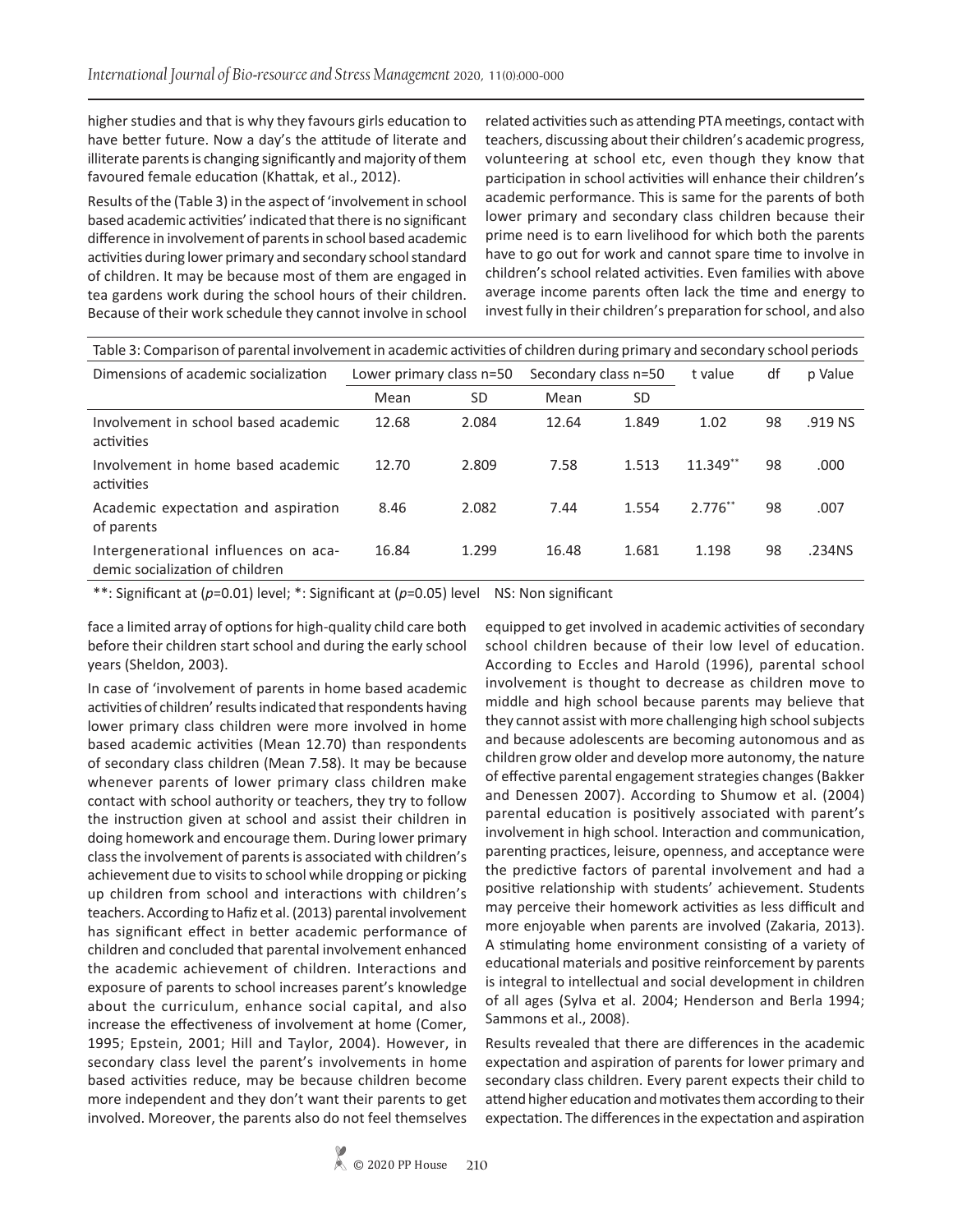of parents for lower primary and secondary class children may be because parents try to facilitate their lower primary class children in education according to their capacity, but due to their limited resources it becomes difficult for parents to provide educational materials when children reach high school. The reason behind it may be that as children's level of education increases children's academic need increases and hence it becomes difficult for parents to meet the demands with their limited resources. Parents with the lowest literacy skills were the least supportive and encouraging in relation to education. As a result, children with such parents were more likely to report dissatisfaction with school and develop low educational expectations (De Coulon et al., 2008). More over the families of tea community have more than one child and their economic condition does not support them to provide higher education to children as they have to run the family also. Low socio-economic status negatively affects academic achievements because low socio-economic status prevents access to vital resources and creates additional stress at home (Eamon, 2005). Therefore, some parents may prefer their children to earn livelihood by involving themselves in tea garden works or by other means rather than pursuing higher studies.

The findings depicted that there is no difference in intergenerational influence on academic socialization of children during lower primary and secondary standards at school. This may be because the socio economic condition of all the tea tribe are same and have same literacy level. The environmental conditions where they brought up their children are almost similar for entire period of life. The usual trend followed by most families of tea gardens is that mostly children try to become economically independent at an early age. Also the age at marriage is low in tea garden communities than others. They try to confine within their community and hence try to follow the existing trend. Studies suggest that neighbourhoods and communities can influence students both directly and indirectly. Factors such as malnutrition lack of motivation in homes, spousal violence, and single parents as well as impoverished home environment affects the development of intellectual ability negatively (Mario, 2006). Location can influence educational outcomes indirectly through the presence or absence of positive role models interacting with children and in the amount of educationally stimulating activities available to take part in (Black 2008). According to Ryan (2000), peer groups are influential regarding changes in students' intrinsic value for school as well as achievement. If peers are high achievers who engage in academically related habits like studying and completing homework in time, then students who interacted with these peers may adopt those habits and perform better academically. On the other hand, adolescents who associate with friends who do not like school are more likely to perform poorly academically leading to academic failure (Veronneau et al., 2008).

## **4. Conclusion**

There is no difference of parent's involvement in school based academic activities and intergenerational influence on academic socialization, but there is difference in parent's involvement in home based academic activities and academic aspiration and expectation of parents. It has been found that parents are more involved with lower primary class children than secondary class children it may be because they find easier to involve with lower primary class children as they listen to them and follow their instruction.

## **5. Reference**

- Abdul-Adil., J.K., Farmer Jr.,A.D.,2006. Inner-City African American Parental Involvement in Elementary Schools: Getting Beyond Urban Legends of Apathy. School Psychology Quarterly 21(1), 1−12.
- Aromolaran., Benson, A., Noah, A.O.K., Odunaro., Samuel, K.**,** 2015. Parents' Attitude towards Academic Performance of their Children: Implications for Societal Development*.* International Journal of Research in Humanities and Social Studies 2(1), 22−27.
- Bakker, J., Denessen, E., 2007. The concept of parent involvement. Some theoretical and empirical considerations. International Journal about Parents in Education, 188−199.
- Barnard, W.M., 2004. Parent Involvement in Elementary School and Educational Attainment. Children and Youth Services Review, 26, 39−62.
- Black,R., 2008. Beyond the classroom: Building new school networks. ACER Press,Victoria, Australia. Available from http://www.fya.org.au/wpcontent/uploads/2009/05/ black2008beyondtheclassroomsample.pdf. Retrieved on 12.02.2018
- Bornstein, M.H., Bradley, R.H., 2012. Socioeconomic status, parenting, and child development. New York, NY: Routledge.
- Chukwudi O.C., 2013. Academic Performance of Secondary School Students- The Effect of Home Environment. Double Gist Publishers. Nig.
- Coll, T.C., Marks, A.K., 2009. Immigrant stories: Ethnicity and academics in middle childhood. New York, NY: Oxford University Press.
- Comer, J.P., 1995. School power: Implications of an intervention project*.* New York, NY: Free Press.
- Croll, P., 2008. Occupational choice, socio-economic status and educational attainment: A study of the occupational choices and destinations of young people in the British Household Panel Survey, Research Papers in Education 23, 243–268
- De Coulon, A., Meschi, E., Vignoles, A., 2008. Parents' basic skills and their children's test scores*.* London:NRDC.
- Deutscher, R., Ibe, M., 2004. Relationships between parental involvement and children's motivation. Accessed from http://www.lewiscenter.org/research/relationships.pdf.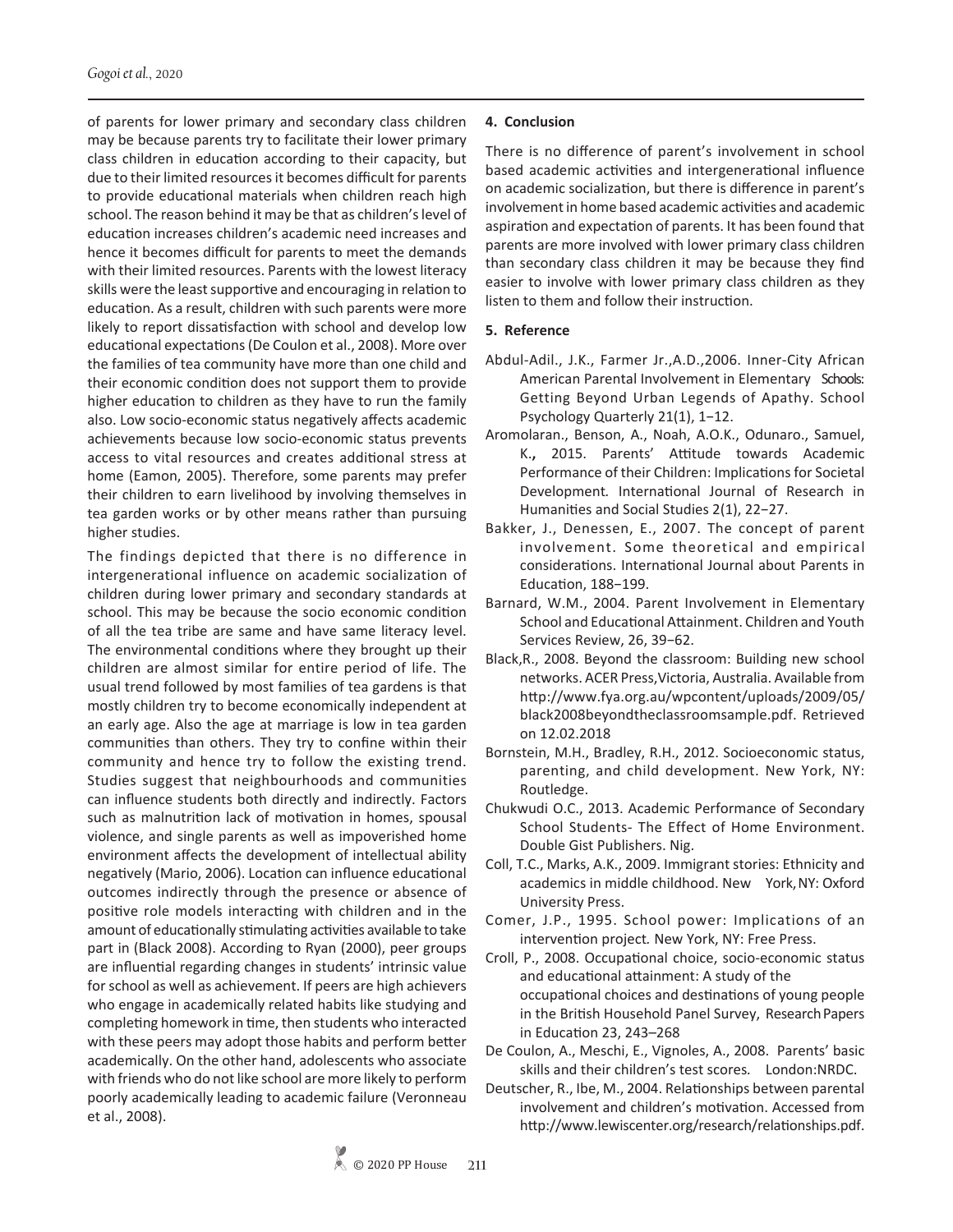Retrieved on 20.05.2018.

- Eccles, J.S., Harold, R.D., 1996. Family involvement in children's and adolescents' schooling. In A. Booth & J.F. Dunn (Eds.), Family-school links: How do they affect educational outcomes? (pp. 3–34). Mahwah, N.J.:Erlbaum.
- Eamon, M.K., 2005. Socio-demographic school neighborhood and parenting influences on Academic achievement of Latino Young Adolescents. Journal of Youth and adolescence 34(2), 163.
- Epstein, J.L., 2001. School, family and community partnerships: Preparing educators and improving schools. Westview Press,5500 Central Avenue Boulder, CO 80301.
- Fan, W., Williams, C.M., 2010. The effects of parental involvement on pupils' academic. Educational Psychology 30(1), 53–74.
- Fasina, F., Fagbeminiyi, 2011. The Role of Parents in Early Childhood Education: A CaseStudy of Ikeja, Lagos State, Nigeria.Global Journal of Human Social Science 11(2), 42−51.
- Gogoi, D., Handique, M., 2014. Girl Child Education among Tea Tribes: A Case Study of Rajgarh Tea Estate of Dibrugarh District of Assam. Vidyawarta: Interdisciplinary Multilingual Referred Journal 5(8), 0143−0147.
- Hafiz Muhammad, W.R., Fatima, T., Muhammad, S.M., Muhammad, S., Ali Khan, M., 2013. Parental Involvement and Academic Achievement; A Study on Secondary School Students of Lahore, Pakistan. International Journal of Humanities and Social Science 3(8).
- Halle, T.G., Kurtz-Costes, B., Mahoney, J.L., 1997. Family influences on school achievement in low-income, African-American, children. Journal of Educational Psychology 89(3), 527−537.
- Henderson, A., Berla, N., 1994. A new generation of evidence: The family is critical to student achievement. Washington DC: National Committee for Citizens in Education. Available from http://eric.ed.gov/PDFS/ ED375968.pdf. Retrieved on 12.05.2018.
- Henderson, A., Mapp, K., 2002. A new wave of evidence. The impact of school, family, and community connections on student achievement. Southwest Educational Development Laboratory (SEDL). Available from http://www.sedl.org/connections/ resources/evidence.pdf . Retrieved on 12.05.2018.
- Hill, N.E., Taylor, L.C.P., 2004. Parental school involvement and children's academic achievement: Pragmatics and issues. Current Directions in Psychological Science 13, 161–164.

Hoover-Dempsey, K.V., Walker, J.M.T., Sandler, H.M., Whetsel, D., Green, C.L., Wilkins, A.S., Closson, K., 2005. Why do parents become involved? Research findings and implications. Elementary School Journal 106, 105–130

Jeynes, W.H., 2002. Examining the Effects of Parental Absence

on the Academic Achievements of Adolescents the Challenge of Controlling for Family Income. Journal of family and Economic Issues 23, 189−210.

- Jonsson, J. O., Mood, C., 2008. Choice by Contrast in Swedish Schools: How Peers' Achievement Affects Educational Choice, Social Forces 87(2), 741−765.
- Khattak, I.M., Khattak, A.M., Khan, N., 2012. A comparative study of the literate and illiterate father's attitude towards female education in rural areas of District Peshawar. City University Research Journal 2(1), 112−119.
- Kendall, S., Straw, S., Jones, M., Springate, I., Grayson, H., 2008. Narrowing the gap in outcomes for vulnerable groups: A review of the research evidence. National Foundation for Education Research (NFER). Available from http://www.nfer.ac.uk/nfer/publications/LNG01/ LNG01.pdf. Retrieved on 13.05.2018.
- Loaiza, E, Sr., Wong, S., 2012. Marrying too young. End child marriage. Available from http://www.unfpa.org/ sites/default/files/pub-pdf/ MarryingTooYoung.pdf. Retrieved on 13.05.2018.
- Mario, C.D., 2006. The effect of parent absent on children. Child study journal 6(2), 165.
- Mehaffie, K.E., Fraser, J., 2007. School readiness; Definitions, best practices, assessments, and cost. In: Groark, C.J., Mehaffie, K.E., McCall, R.B., Greenberg, M.T. (Eds.), Evidence-based practices and programs for early childhood care and education*.* Thousand Oaks, CA: Corwin Press.
- Moore, K.A., Whitney, C., Kinukawa, A., 2009. Exploring the links between family strengths and adolescent outcomes. Child Trends Research Brief. Online at: www. childtrends.org/wp- content/uploads/2013/03/Child\_ Trends 2009\_04\_16\_RB \_FamilyStrengths.pdf
- Pomerantz, E., Ng, F.F.Y., Cheung, C.S.S., Qu, Y., 2014. Raising happy children who succeed in school: Lessons from China and the United States. Child Development Perspectives 8(2),71–76.
- Raty, H., Leinonen, T., Snellman, L., 2002. Parents' educational expectations and their social psychological patterning. Scandinavian Journal of Educational Research 46,129– 144.
- Ryan, A.M., 2000. Peer groups as a context for the socialization of achievement in school. Educational Psychologist, 35, 101−112.
- Sammons, P., Sylva, K., Melhuish, E., Siraj-Blatchford, I., Taggart, B., Hunt, S., 2008. The Effective Pre-School and Primary Education 3-11 Project (EPPE 3-11): Influences on Children's Attainment and Progress in Key Stage 2: Cognitive Outcomes in Year 6. Institute of Education, University of London
- Sanders, M.G., Sheldon, S.B., 2009. Principals matter: A guide to school, family, and community partnerships. Corwin: A SAGE Company